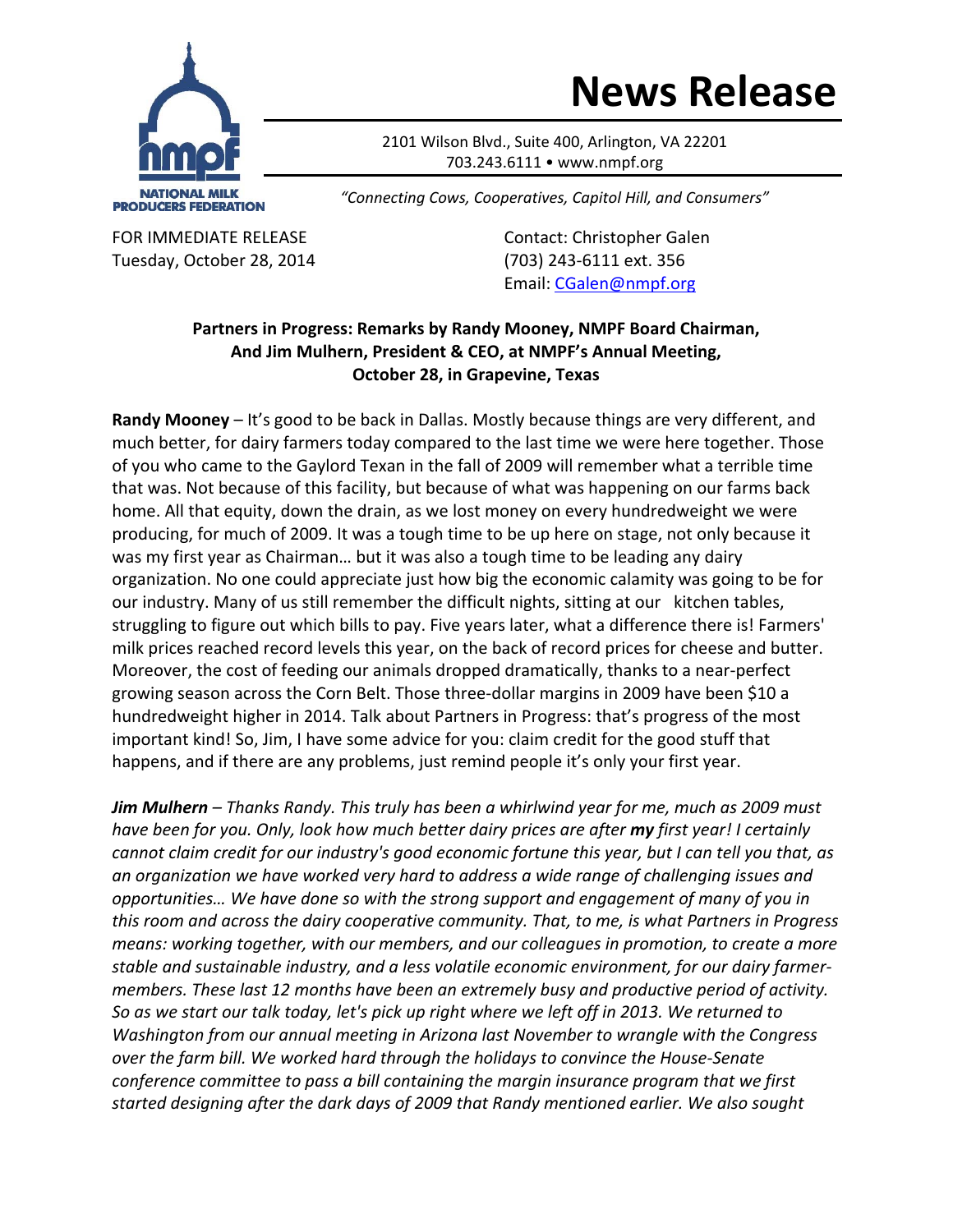*passage of a market stabilization program, the second part of the Dairy Security Act, the comprehensive plan developed and advanced by National Milk and its member cooperatives during the previous four years. As all of you know, we strongly believed that market stabilization was needed to help prevent the price‐depressing surpluses that could increase the cost of the margin protection program, and thereby undermine its fiscal integrity.* 

**Randy Mooney** – Jim, the farm bill is indeed a great place to start our talk because the entirely new federal dairy program created in that legislation is the biggest policy news of the past 12 months. Frankly, it's not just the biggest news of the year, but the biggest dairy policy development in 30 years. And as you noted, we didn't get everything we wanted in the farm bill. The opposition of the House leadership to the market stabilization element proved to be just too big a hurdle. While we knew we had the votes for our plan in the conference committee, Speaker John Boehner was effectively able to block adoption of our plan. But while we didn't get exactly what we wanted, I am still convinced we've gotten what we need. And, the truth is, if we had proposed a margin‐only program from the start, we would have gotten much less than what we came out with - that's just the nature of the political process. The new Margin Protection Program is going to be more flexible, more fair, and more functional than the old MILC program. Also important, the new Dairy Donation Program will be more useful than the old price support program.

*Jim Mulhern – That's an important point, Randy, and one that is often overlooked in discussions about the new dairy provisions in the farm bill. The reason we agreed with Congress on the creation of the Dairy Product Donation Program is that it can provide a needed boost to help stimulate market demand if we are again experiencing low‐margin situations. If we aren't able to put pressure on the supply side of the ledger through the market stabilization element, we argued ‐ successfully ‐ then we need a tool to affect demand. So the Dairy Product Donation Program was created as a new opportunity to boost demand. And that's what's in the farm bill. But, beyond that, I want, most of all, to remind farmers to take action and enroll their operation in the Margin Protection Program by USDA's Thanksgiving deadline. Even if you only want the bare‐bones catastrophic coverage for next year it will only cost you \$100! And remember, no one can accurately predict what the actual margin will be next year. Coverage above the \$4* catastrophic level is available to all farms - so you can select the coverage level that best meets *the needs of your individual farm operation. And you can ensure up to 90 percent of your production history. For a relatively small investment you can do a lot to protect the future of your farm. Randy, at this morning's Town Hall meeting we talked about many of the key policy issues affecting dairy producers, and the staff provided very good updates of our work on those* issues. We don't need to rehash all of that, but I do think there are several areas worth focusing *on, because they are critically important to NMPF's members and to the entire industry. Chief among these many important issues, in my mind, are trade policy, immigration reform, animal care, and ongoing environmental challenges.*

**Randy Mooney** – I agree, Jim. Let's do a quick review of those. In 2009, the now‐defunct price support program tried to help farmers by purchasing surplus products, especially milk powder. Our exports dropped significantly, and domestic milk prices were at rock bottom, even as world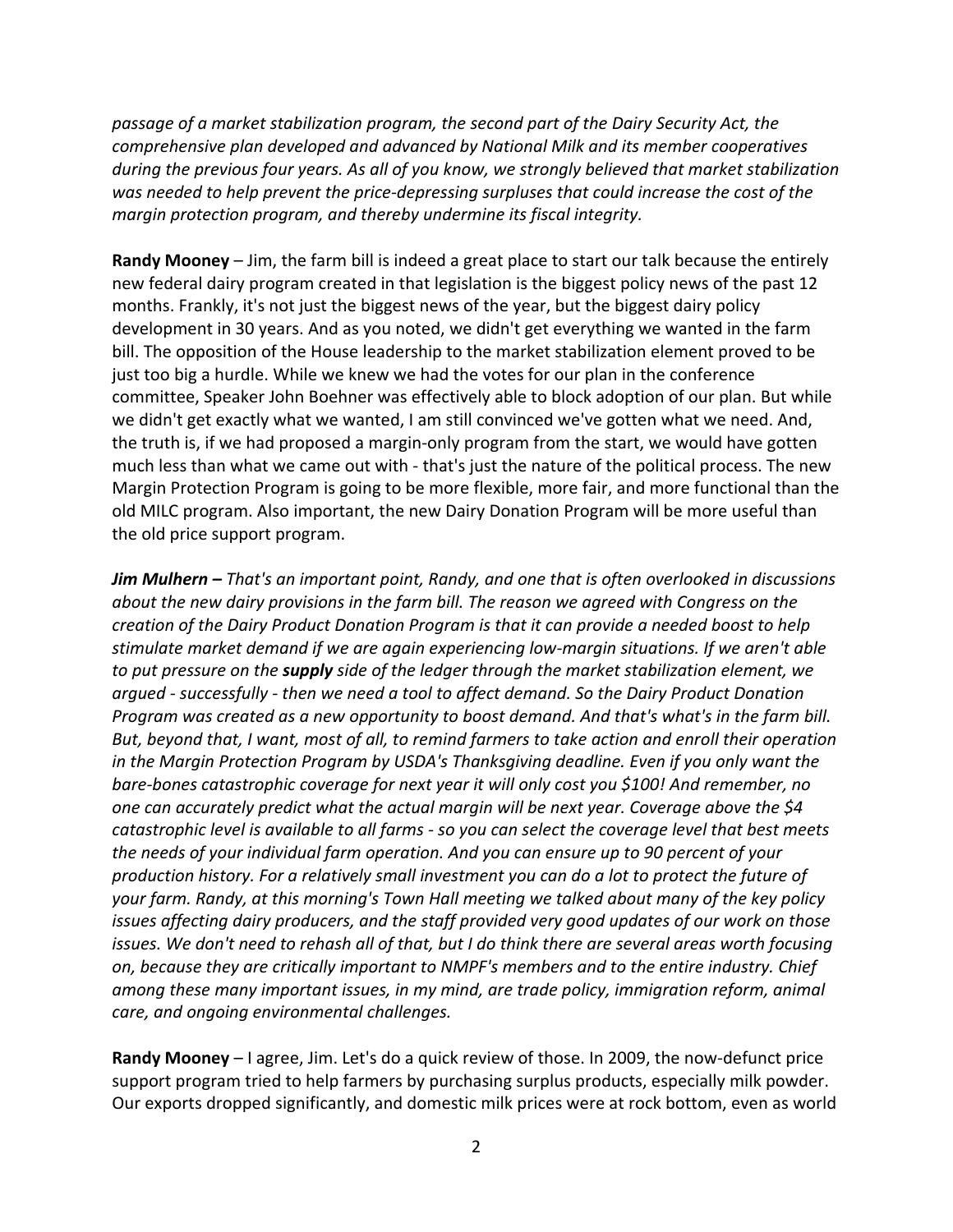trade in dairy products actually increased. This chart shows the drop we suffered in exports in 2008 and 2009. It fueled the drop in farm‐level prices we experienced.

*Jim Mulhern – And the reason for that drop is that the price support program, which was designed to serve as a crutch, actually tripped up our exports. Products that could and should have been sold commercially, went instead to the USDA. The world didn't stop buying dairy products, but the U.S. largely removed itself from selling into world markets, contributing to prolonged low U.S. milk prices that continued throughout most of 2009. When we talk about* dairy trade in the future, here's one thing to keep in mind: the USDA will no longer be in the *business of purchasing and storing bulk dairy commodities under the old price support program. The market is going to clear on its own, and milk will find a home, either domestically or internationally. The good news is that we now have the Margin Protection Program to help farmers survive a downturn by providing producer income protections in a way that the old price support program never could.*

**Randy Mooney** – Since 2009, U.S. exports have come roaring back. We're a bigger player than ever in key markets like China, where one in every five people on Earth live. We're a major source of butter and cheese in the Middle East, Latin America, and other developing regions. And we continue to grow exports to our best customers, and closest neighbors, in Canada and Mexico. Make no mistake, for the U.S. dairy industry, world trade in dairy is today's reality and tomorrow's opportunity. Our industry is committed to the world market and we fully intend to be a major player. "Creating a World of Opportunities" captures our increasing focus on markets both in the U.S. and abroad. Let the message go far and wide: get ready world ‐‐ here we come!

*Jim Mulhern – That's why our industry has so much riding on the set of international trade negotiations underway right now. And it is why we are focusing so much time and attention on them. Across the Pacific, 12 nations are working on a free trade agreement known as the Trans‐ Pacific Partnership. And for the U.S. dairy industry, Japan is a huge potential opportunity in those negotiations. We could export a lot more dairy products, as well as other agricultural products like beef and pork, if the U.S. government can achieve a breakthrough in negotiations and bring back a trade agreement providing meaningful increased market access there. Our staff has engaged in continuous, ongoing dialogue with U.S. trade negotiators to keep pushing on that point. We've educated hundreds of our elected officials in the House and Senate about how important this issue is to our farmers and our entire industry. And we are pleased with the responsiveness and support we've received from policymakers. Agriculture Secretary Tom Vilsack, who will be with us here tomorrow, and US Trade Ambassador Michael Froman understand our concerns, and they are pushing very hard on the Japanese to open their markets to our dairy products as well as other US ag commodities.* 

**Randy Mooney** – The stakes are huge, and not just in Japan. If that country, the fourth‐largest economy in the world, were allowed to block freer trade in dairy products in the TPP, then it would make it easier for Canada ‐ also part of the negotiations ‐ to thumb their noses at opening their market further. As a reminder, the North American Free Trade Agreement 20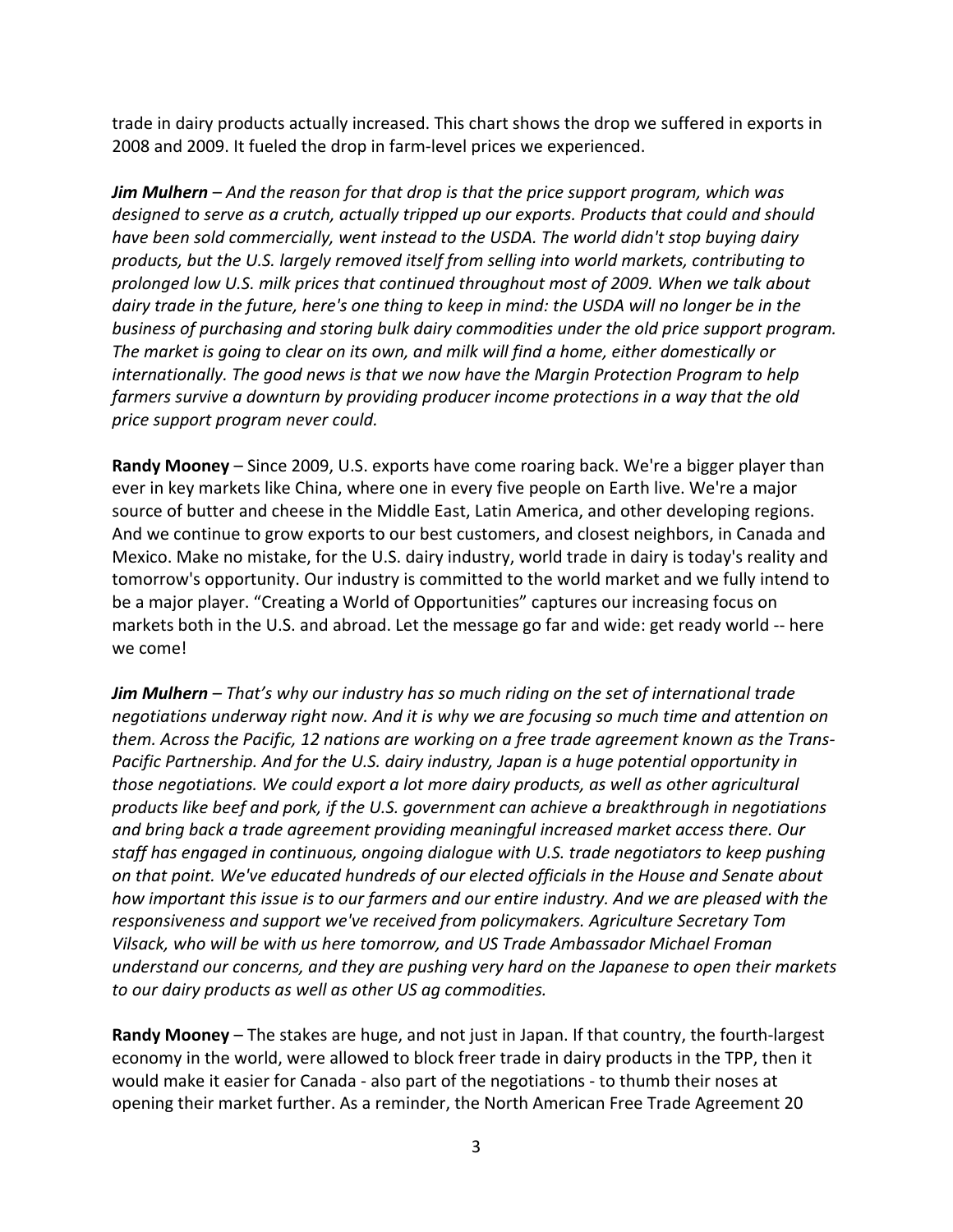years ago cracked open the northern door to our dairy exports ‐ but only a sliver. We now have an opportunity in the TPP to push that door open wider. But if Japan is able to keep its doors closed, Canada will seek the same treatment. If this is truly to be a "free trade agreement" our negotiators cannot allow that to happen. And we will continue working tirelessly to make sure it doesn't.

*Jim Mulhern – On the other side of the world, the Trans‐Atlantic Trade and Investment Partnership also represents opportunity to better position our exports, and take advantage of one of the largest consumer markets in the world. The U.S. has been trying for more than a decade to achieve a World Trade Organization agreement to increase our opportunities to export to the European Union. But that effort has sputtered out, making the TTIP the only game in town. The challenge here is very similar to the one in Japan: entrenched European dairy interests don't want more competition from the U.S. They don't want a world of opportunities if it means having to compete for market share with a fully engaged U.S. dairy industry. And as you all heard earlier today, the European defense strategy includes an outrageous focus on bastardizing the concept of Geographical Indicators in an attempt to claw back, for their own protectionist use, the names of many common foods. These foods include many cheeses that we've been making for decades ‐ products like parmesan and gorgonzola, feta and camembert and asiago. Many of these cheeses were made popular in the U.S., by U.S. companies, not imports…but European companies are now trying to claim them for their exclusive use. We've made a big push in Washington this year to educate our lawmakers about the threat posed by Geographic Indicators. And this is not just a U.S. ‐ European spat. Many of the cheese companies that could lose their labels are in other countries that also have decades of history with common, historic names. Christopher Columbus's relatives in the Old World can keep their Parmigiano‐Reggiano. But those of us in the New World, the one Columbus discovered many years ago, have every right to make and market award‐winning Parmesan, for the use and enjoyment of folks here and, ultimately, around the world.* 

**Randy Mooney** – I couldn't agree more, Jim. Now, there's another element critical to our ability to export and take advantage of growing markets that we need to address today: Cooperatives Working Together. For more than 11 years, Cooperatives Working Together has provided tremendous help for all America's dairy farmers by improving our economic landscape. During the past four years, the exclusive focus of CWT has been on helping grow sales of U.S.‐produced cheese, butter, and whole milk powder. The rise in exports in the past decade is due to a number of factors, but a big one is that we have, in our Cooperatives Working Together program, a very effective tool to help seal the deal in markets where we are competing with products from other countries.

*Jim Mulhern – Over the past few months we've been hearing a lot about the decline in world dairy prices. And yet, as noted at the start of this speech, dairy farmers here are still enjoying historically high prices. How is that possible, you might ask, that farmers in New Zealand are seeing a 40% drop in farm gate prices, while farmers here are enjoying a year of record high milk prices, as well as cheese and butter prices that have been 40 percent higher than world market prices? The answer, to a considerable degree, is Cooperatives Working Together. That's*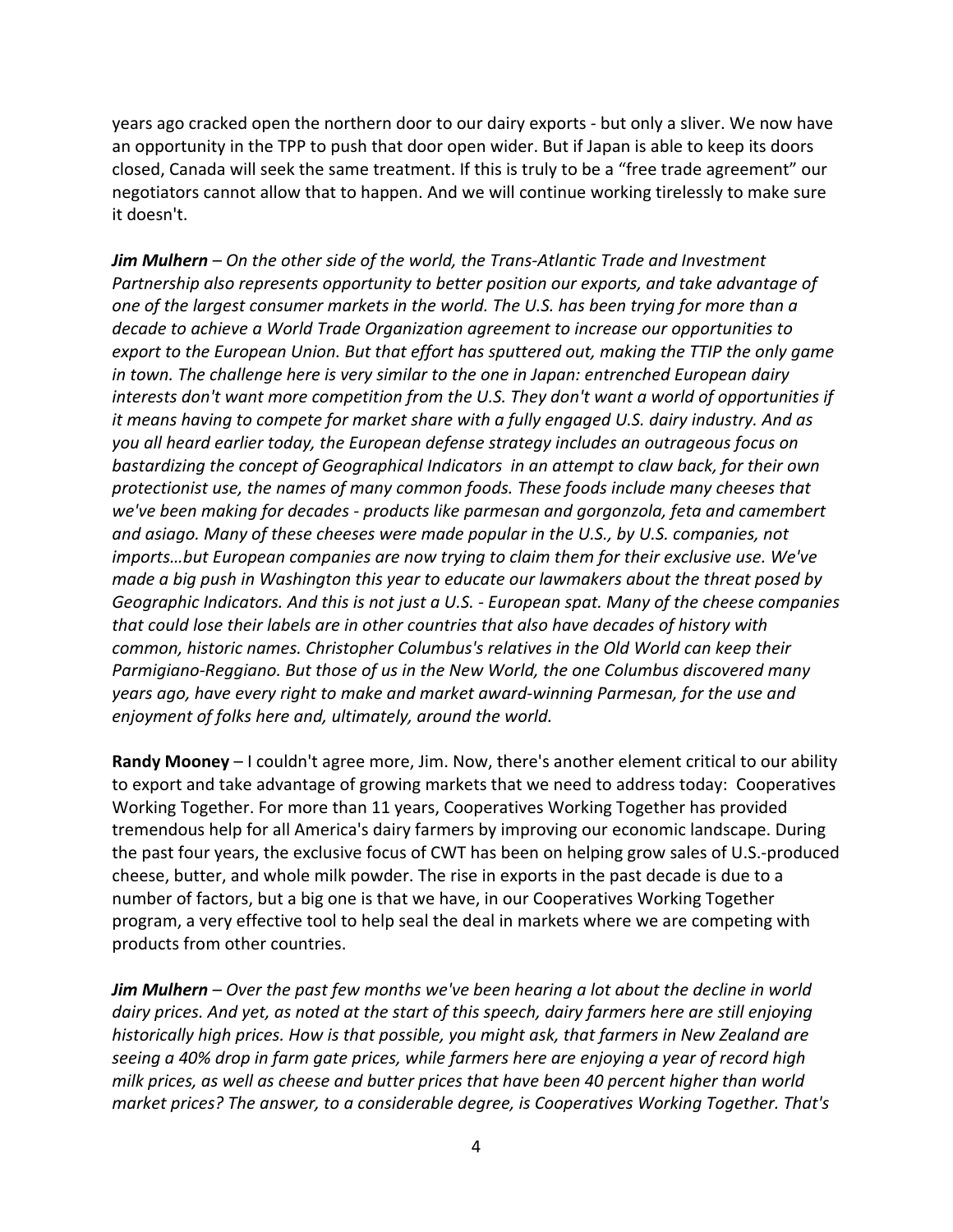*because it is CWT's exports that have helped keep domestic inventories low. The fundamental fact is that the interplay between supply and demand determines prices for dairy products ‐ and hence, farm milk prices. By moving additional quantities of product from the U.S. market into world markets, our Cooperatives Working Together program, in conjunction with strong domestic sales, has kept domestic inventories low. That increased demand created through CWT has helped strengthen milk prices across the board. So all of the nation's dairy farmers owe a strong debt of gratitude to the farmers and cooperatives who are working together by funding CWT, and helping put more dollars into your pockets.* 

**Randy Mooney** – It's time to **plan** for the **future** of Cooperatives Working Together. While the funding commitment for CWT runs for another 14 months, the time for NMPF's members to engage in the renewal process ‐ and commit to CWT is now. No other investment we make can pay off like CWT. And getting back to a point we made earlier: having a self‐funded initiative to find a market for our products is going to be even more critical, in an era where there is no price support program, or a USDA export incentive program, to absorb excess production. We need CWT as a central part of our safety net, to complement and reinforce the effectiveness of the Margin Protection Program. This is where NMPF members and non‐members alike need to be Partners in Progress.

*Jim Mulhern – Let's shift gears to talk about another issue that is going to need the continued attention of our industry and our membership, and that is immigration reform. We talked about the issue earlier today; unfortunately we'll be talking about it in the months, but hopefully not years, ahead. Let's be clear: we're going to continue working toward a solution to the labor challenges facing farmers, until we're successful. This issue must be resolved. There is no other choice.*

**Randy Mooney** – The frustration many farmers face, not just dairy producers, but all of us in agriculture who need workers, is that it is very hard to find good people to do the difficult and challenging work we experience daily on our farms. The people we do have access to aren't always documented. And the most frustrating thing is, everyone acknowledges the system is broken, yet we can't seem to fix it in Washington. We made what looked like great progress last year, when the U.S. Senate passed a comprehensive reform bill, but the process ground to a halt in the House of Representatives.

*Jim Mulhern – Yes, Randy, the window appears to have closed on Capitol Hill on this issue for 2014. Frankly, Congress is not measuring up to the already‐low expectations we had for them. However, we can't let that deter us. NMPF continues working on efforts to tackle the issue with the new Congress in 2015. Right now, we don't know if we'll be dealing mostly with Democrats, or Republicans, in the Senate. We'll know the answer to that after next week. But regardless, our industry and our members must continue to beat the drum in Washington, and ‐ more importantly ‐ in states and Congressional districts across the nation, that immigration reform must be dealt with, and finally resolved, in the coming year.* 

**Randy Mooney** – Jim, you are exactly right. I know we have more work to do. We need to keep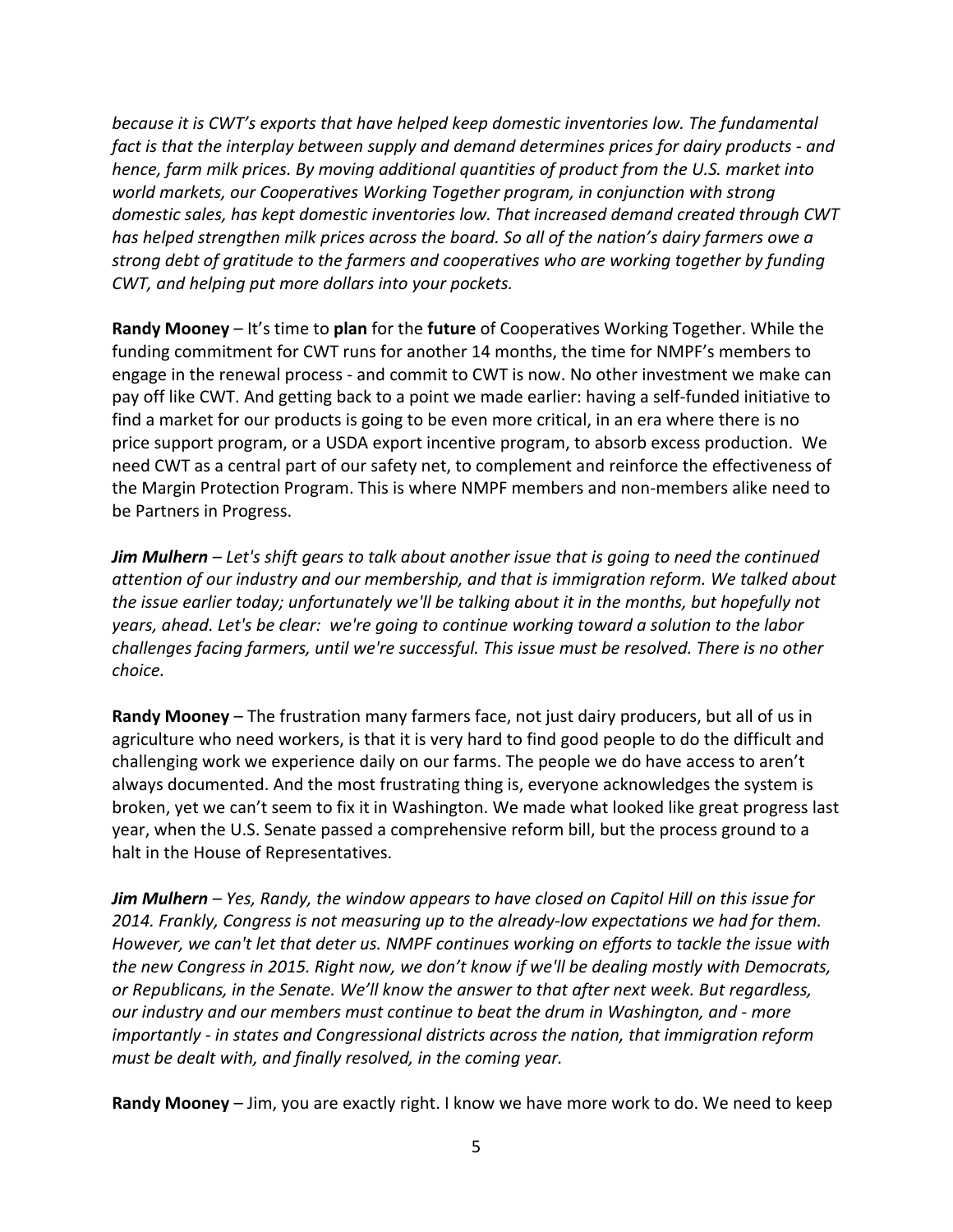sending a strong message from the grassroots on this issue. It's been a challenge, but without a vocal expression from farmers, it will be easier for politicians to ignore it. We can't afford to let that happen. So, the message here is that we will need your help, yet again, in 2015 ‐ and possibly beyond next year ‐ to help pass a long‐term, meaningful solution to the immigration reform problem. To create the opportunity to solve the immigration challenge, we'll need more of your work. Jim, another area where we must also be proactive and vocal is that of animal care. This gets to the heart and soul of what we as dairy farmers do. I personally know that it's frustrating for us when we hear a small but vocal minority of critics attack dairy farmers and paint a twisted and false image of the care we provide our animals.

Jim Mulhern - Randy, all of us in this room know that dairy farmers all across this country, are providing better care than ever before to their herds. Cow comfort is at the top of the list of *priorities for our farmers because conscientious animal care is not just morally and ethically right; a healthy cow is more productive and thus even more valuable, so it makes good business sense as well. We have better knowledge today than ever before about what makes cows* productive, and good animal husbandry is the key. But it is also clear in this age of social media and the internet that we're past the point where we can ask people just to take our word for it. *Consumers increasingly do want to know the provenance of their food, and how it was raised. And it is our job to tell them that.*

**Randy Mooney** – Yes, walking the walk on animal care means having a rigorous, science‐ based and broadly‐used system in place that we can all utilize, and that enables us to address these societal concerns about dairy animal care. That's why NMPF created the Farmers Assuring Responsible Management program five years ago. And it is needed today, more than ever, because more questions are being asked today about where milk comes from. We hear it from our customers, from consumers, and from the media. Even if we didn't have to deal with these videos from animal rights groups, we still need to tell consumers the real story about proper animal care on today's dairy farms.

**Jim Mulhern** – And so the FARM program enables us to tell the story, to all those audiences you *mentioned, Randy. The great news is the information we collect in the FARM program, from thousands of on‐farm evaluations across the country, is a very compelling story. It demonstrates, clearly, that we are doing things right on our farms. The adherence to the animal care practices called for in the FARM program is north of 90 percent on most indicators. That's a* great story. And it's one we need to tell far and wide. But the value of such a program is directly related to the overall commitment of our industry to use it. By that I mean, how many co-ops *and processors are using it, and how many individual farms are using it. While we have had very good adoption of the program on farms across the country over these last five years, we still have too many farms not in the program. That's why I am proud that our board of directors decided just yesterday to require that in order to be listed as an organization participating in the FARM program, you must require that all your farms are covered by it. This is important progress. It will strengthen the FARM program and further demonstrate to our customers and consumers that we are proud of the care we provide our animals, and we want the world to know it.*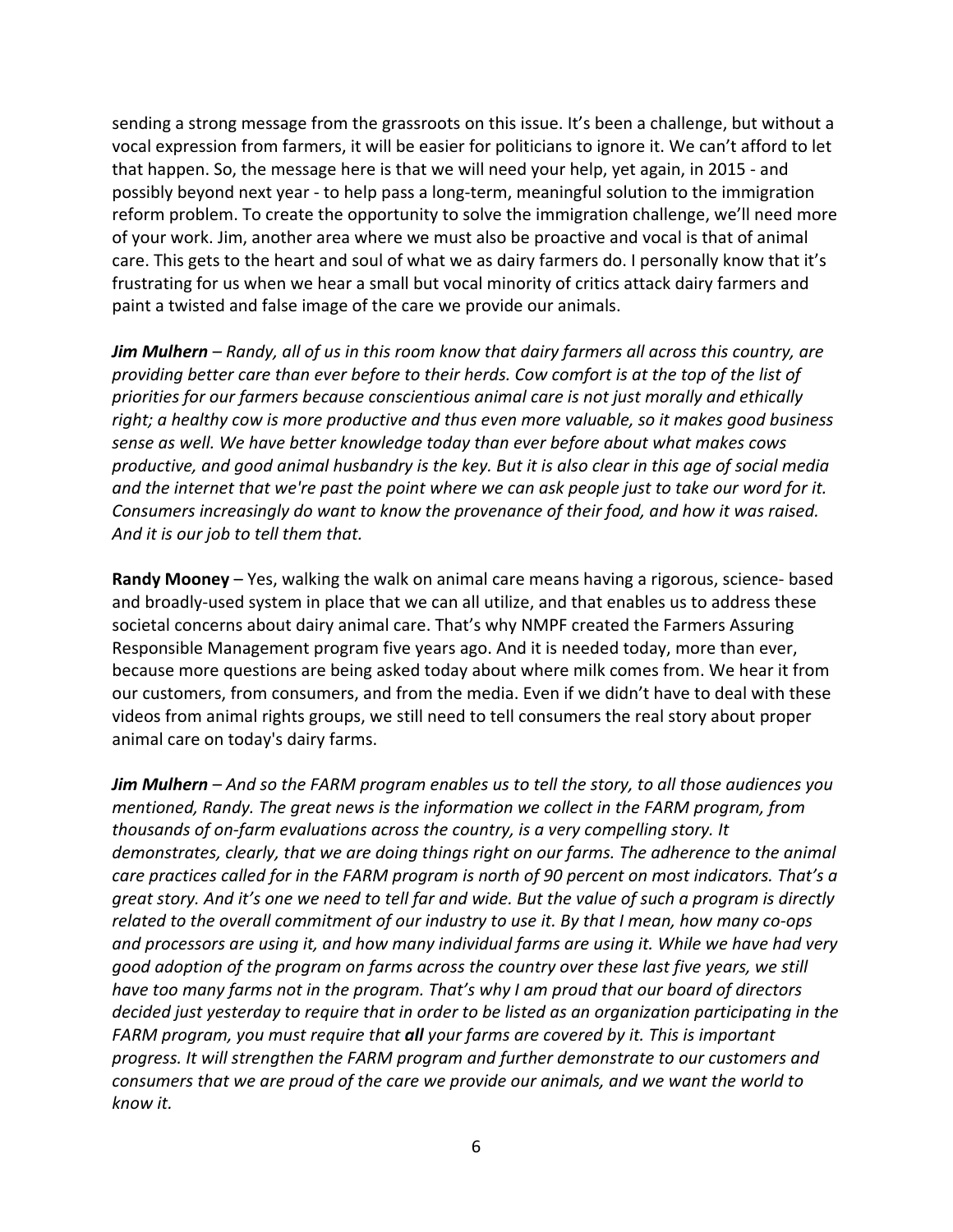Randy Mooney – Jim, what our board did is so important to the future success of the FARM program. It sends a clear signal that an important part of continuous improvement means expanding the participation level in each of our cooperatives. It will make for better conversations with our customers about the integrity of the program, and how we are implementing it. It means that all of our farms will be held to the same high standards, with no exceptions. And it helps us demonstrate that farms, regardless of size, are run by families, families who take pride in what they do, and are committed to running a successful business that centers on producing high‐quality milk from healthy cows.

*Jim Mulhern – Randy, there's one more issue I'd like to highlight this afternoon, and that is our increasing need to focus on environmental issues. For many years, despite the fact that clean air and clean water mandates were established nationally, the actual regulations were largely local issues. And National Milk, with a few exceptions, did not devote as much time and effort to the* subject. But as I laid out in my remarks last year, it is critically important to our industry's future that we not only focus greater attention on these issues, but that we do so pro-actively, and *with a strategy to turn them from a liability to an opportunity.*

**Randy Mooney** – Jim, you know that both crop and livestock farmers ‐ and of course, many dairy farmers have a foot in both those camps ‐ are all facing more scrutiny about their environmental footprint. From greenhouse gases, to soil conservation, to nutrient management ‐ although we have fewer farmers today, we have as many, if not more, headaches. And the pressure to deal with the impact of our farms is continuing.

**Jim Mulhern** – In recognition of this situation, one of our major efforts this past year has been to *focus on proactive strategies and initiatives to tackle this issue head‐on. One example is our industry's work with USDA, the EPA and the White House, on a biogas roadmap, announced by the President earlier this year. This effort, which was initiated at the request of the dairy industry, can help accelerate the adoption of biogas systems on dairy farms and other facilities that generate methane. It will help pool federal and private sector resources, and identify regulatory barriers that must be removed in order to capitalize on the opportunity to generate renewable energy on our farms, lowering our energy costs and reducing our dependence on fossil fuels. And, just as importantly, it will help preserve our freedom to operate by having the government focus on voluntary efforts, as opposed to mandatory regulations.* 

**Randy Mooney** – The biogas roadmap is one part of addressing the challenges we face. Another, even more impactful effort, is the nutrient recovery project that NMPF and DMI are spearheading. You heard some about it earlier today, but let me restate a key point: this effort can help create entirely new revenue streams for our farms. It can take what is now often considered a waste product and an environmental headache, and turn it into something valuable. And there is a key role for our cooperatives in helping our members capture and realize these potential economic and environmental benefits. This whole area represents an entirely new service that co-ops can offer their members, providing another great member benefit and reason to belong to a co‐op.